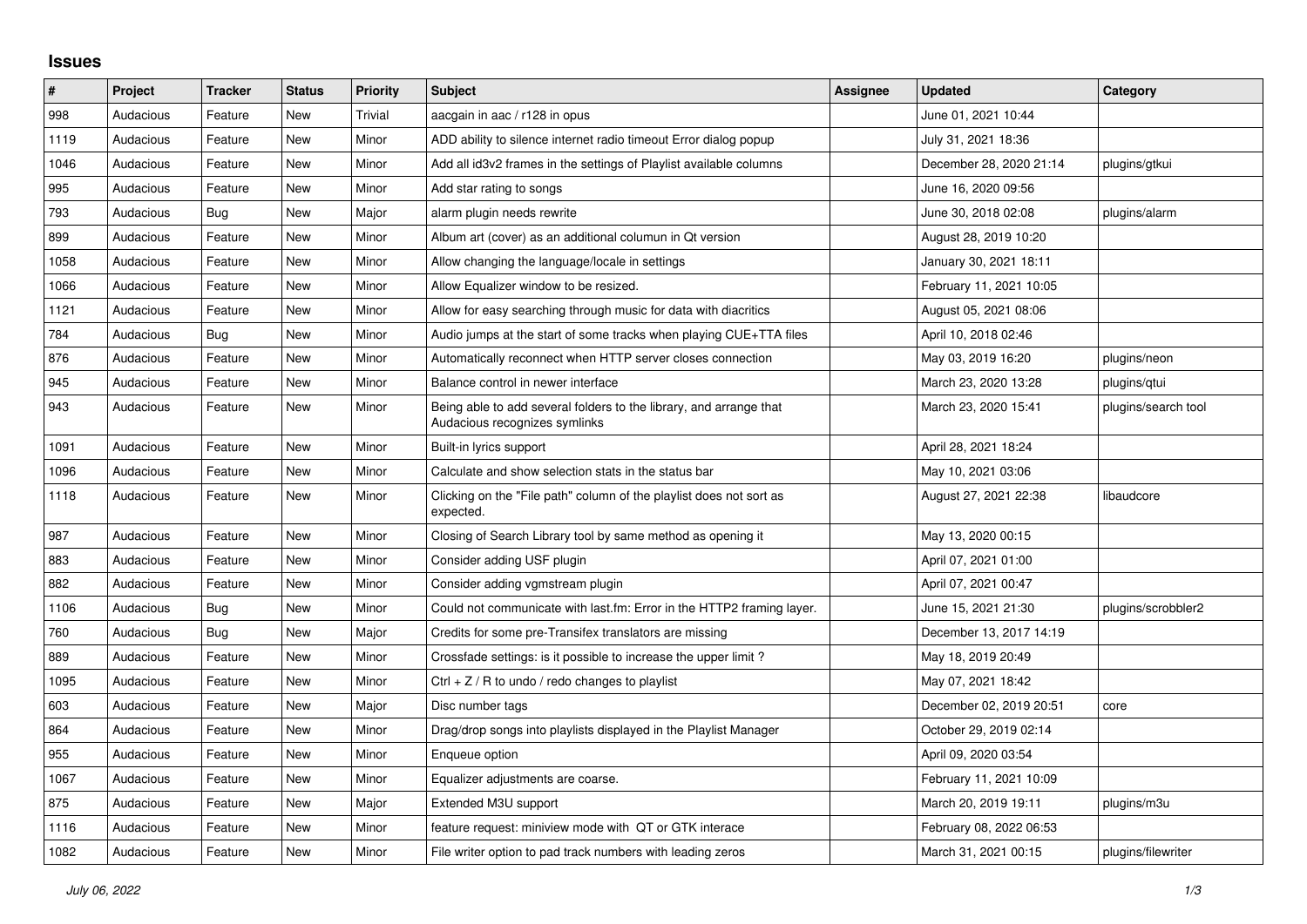| #    | Project   | <b>Tracker</b> | <b>Status</b> | <b>Priority</b> | <b>Subject</b>                                                                                                                            | <b>Assignee</b> | <b>Updated</b>           | Category           |
|------|-----------|----------------|---------------|-----------------|-------------------------------------------------------------------------------------------------------------------------------------------|-----------------|--------------------------|--------------------|
| 1130 | Audacious | Feature        | New           | Minor           | folders for tabs in the playlist head (an enhancement suggestion, not a<br>bug)                                                           |                 | October 24, 2021 19:04   |                    |
| 500  | Audacious | Feature        | New           | Minor           | fullscreen album art                                                                                                                      |                 | April 08, 2020 19:17     |                    |
| 1098 | Audacious | Feature        | New           | Minor           | Hide empty Services playlist sub-menu                                                                                                     |                 | May 10, 2021 09:25       | libaudqui          |
| 1108 | Audacious | Feature        | New           | Minor           | HTTPS support for Windows builds                                                                                                          |                 | December 27, 2021 04:45  | plugins/neon       |
| 1145 | Audacious | Support        | New           | Minor           | I started to code, I need m-tags support for audacious to tag files<br>witthout tags, and all I need is a (link to a) good documentation* |                 | February 25, 2022 05:01  |                    |
| 1105 | Audacious | Bug            | New           | Major           | LADSPA host setting menu does not show up with Qt interface                                                                               |                 | December 24, 2021 18:14  | plugins/ladspa     |
| 1071 | Audacious | Feature        | New           | Minor           | Linkage could be improved for packagers.                                                                                                  |                 | March 31, 2021 00:32     |                    |
| 1151 | Audacious | Feature        | <b>New</b>    | Minor           | Load balance XSPF tracks with multiple location URIs                                                                                      |                 | January 28, 2022 19:10   |                    |
| 968  | Audacious | Feature        | New           | Minor           | Loop PSF files at normal loop points during repeat mode                                                                                   |                 | April 16, 2020 03:25     | plugins/psf        |
| 993  | Audacious | <b>Bug</b>     | New           | Minor           | Lyrics for streamed content are written to cache but not read.                                                                            |                 | June 07, 2020 13:10      | plugins/lyricwiki  |
| 1093 | Audacious | Feature        | New           | Minor           | Make the Song Dialog (Qt) window wider by default                                                                                         |                 | May 17, 2021 15:36       |                    |
| 1057 | Audacious | Feature        | New           | Minor           | Matroska (mka) chapter support                                                                                                            |                 | August 27, 2021 22:54    |                    |
| 1142 | Audacious | Feature        | <b>New</b>    | Minor           | MusicBrainz support for CD plugin                                                                                                         |                 | November 20, 2021 21:46  | plugins/cdaudio    |
| 1160 | Audacious | Feature        | New           | Minor           | Ogg Opus support for streams                                                                                                              |                 | March 11, 2022 18:09     |                    |
| 873  | Audacious | Feature        | New           | Minor           | Optionally make "previous track" restart current track                                                                                    |                 | June 08, 2021 22:55      |                    |
| 1153 | Audacious | Feature        | New           | Minor           | Optional sort column for File Created/Modified date and time                                                                              |                 | February 04, 2022 16:00  | libaudgui          |
| 51   | Audacious | Feature        | New           | Minor           | Option to inhibit suspend                                                                                                                 |                 | February 13, 2021 09:23  |                    |
| 924  | Audacious | Feature        | <b>New</b>    | Minor           | Option to replace playlist contents by drag and drop                                                                                      |                 | December 02, 2019 20:15  |                    |
| 1099 | Audacious | Feature        | New           | Minor           | Per-track ReplayGain shouldn't be enabled by default                                                                                      |                 | May 09, 2021 13:41       |                    |
| 1048 | Audacious | Feature        | New           | Minor           | PipeWire support                                                                                                                          |                 | May 04, 2022 19:36       |                    |
| 1170 | Audacious | Feature        | New           | Minor           | Playback mode button                                                                                                                      |                 | April 22, 2022 16:01     |                    |
| 913  | Audacious | Feature        | New           | Minor           | Play / create new playlist from selection                                                                                                 |                 | December 02, 2019 20:13  | plugins/qtui       |
| 1154 | Audacious | Support        | New           | Minor           | Playlist column Headers                                                                                                                   |                 | March 06, 2022 16:06     |                    |
| 1101 | Audacious | Feature        | New           | Major           | Please add media shortcut keys for Windows 10                                                                                             |                 | December 03, 2021 16:31  | win32              |
| 877  | Audacious | Feature        | New           | Minor           | Please add save option to cue playlists (patch included)                                                                                  |                 | March 07, 2019 04:18     | plugins/cue        |
| 429  | Audacious | Feature        | <b>New</b>    | Minor           | Please enable scrobbling to libre.fm in Scrobbler 2.0                                                                                     |                 | September 02, 2019 10:35 | plugins/scrobbler2 |
| 1088 | Audacious | Feature        | New           | Minor           | plugin: status icon: ADD option to select tray mouse Middle Click action                                                                  |                 | April 11, 2021 12:05     | plugins/statusicon |
| 786  | Audacious | Feature        | New           | Minor           | Port global hotkeys plugin to Windows                                                                                                     |                 | January 04, 2021 21:52   | plugins/hotkey     |
| 1133 | Audacious | Feature        | New           | Major           | Provide an option to disable sorting playlists when you click column<br>header                                                            |                 | March 13, 2022 01:19     | plugins/gtkui      |
| 1072 | Audacious | Feature        | New           | Minor           | QT AOSD plugin                                                                                                                            |                 | February 17, 2021 21:18  | plugins/aosd       |
| 907  | Audacious | Feature        | New           | Minor           | QtNetwork-based HTTP client                                                                                                               |                 | October 26, 2019 13:41   |                    |